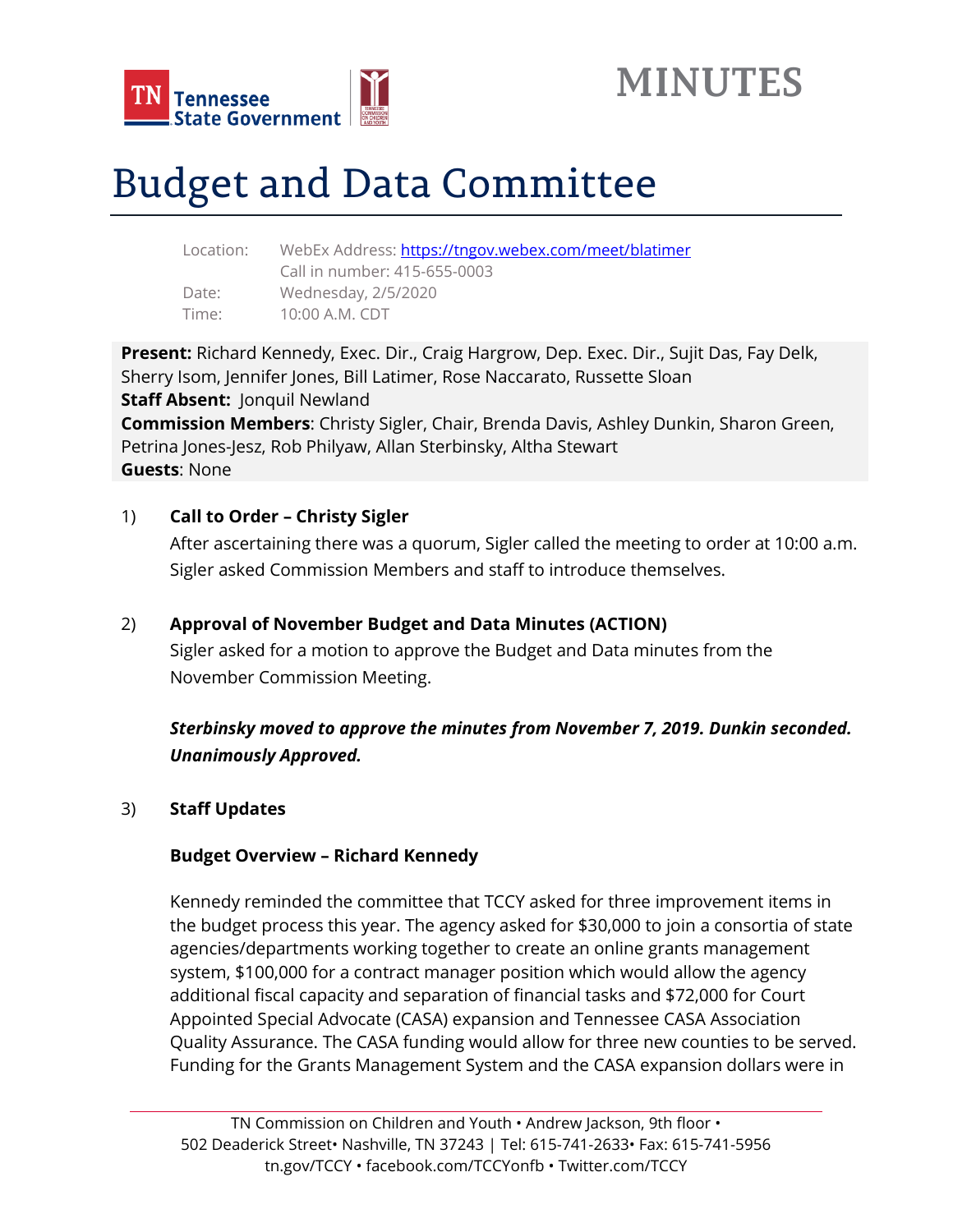



the Governor's budget released that was released February 3, 2020. The Contract Manager position was not included in the budget. Kennedy said we will continue to ask for this funding during our Senate Budget hearing and other opportunities as appropriate. Governor Lee did not reduce TCCY's base budget or accept the agency's proposed 1 percent reduction plan.

Kennedy updated the committee on a significant item included in the Governor's budget. There will be \$250 million designated for a K-12 Children's Mental Health Trust Fund. These are one-time funds to support the growth and placement of mental health services for students in a system-wide, evidence-based, whole child approach.

## **TCCY Budget Update – Sherry Isom (ACTION)**

Isom updated staff on the financial status as of December 1, 2019. Isom said the agency still has approximately \$500,000 in uncollected revenue. Centralized Accounting is in the process of creating journals so that we can receive funds from other agencies. Isom reported FY 19, closed January 28<sup>th</sup>. We are also waiting to get the budget modified from Annie E. Casey funds that were not spent from last year.

Dr. Stewart asked about the children's mental health safety net and asked if that was different from the trust fund. Kennedy said he believed it was something different, but said he would clarify with the Department of Mental Health and Substance Abuse Services. He said he would craft an email and follow up with clarifications.

#### **Grants Update – Sherry Isom**

The Grant Award for 2016 ended in September and was closed out December 13, 2019. The final report was submitted to the Federal Government with no money reverted. Isom has been working with Centralized Accounting to develop a report on grant awards. The report will be ready in time to disseminate at the full commission meeting.

Isom said she is in the process of finalizing the Senate Finance Ways and Means 2020 budget questions. The Senate Health and Welfare Committee Meeting is scheduled for February 26<sup>th</sup> at 1:30.

TCCY is working with F&A Edison staff on a new Grants Management Project.

Kennedy said the Budget Hearing in the House was in November. Although we did the hearing in November, questions were not submitted for the agency to answer until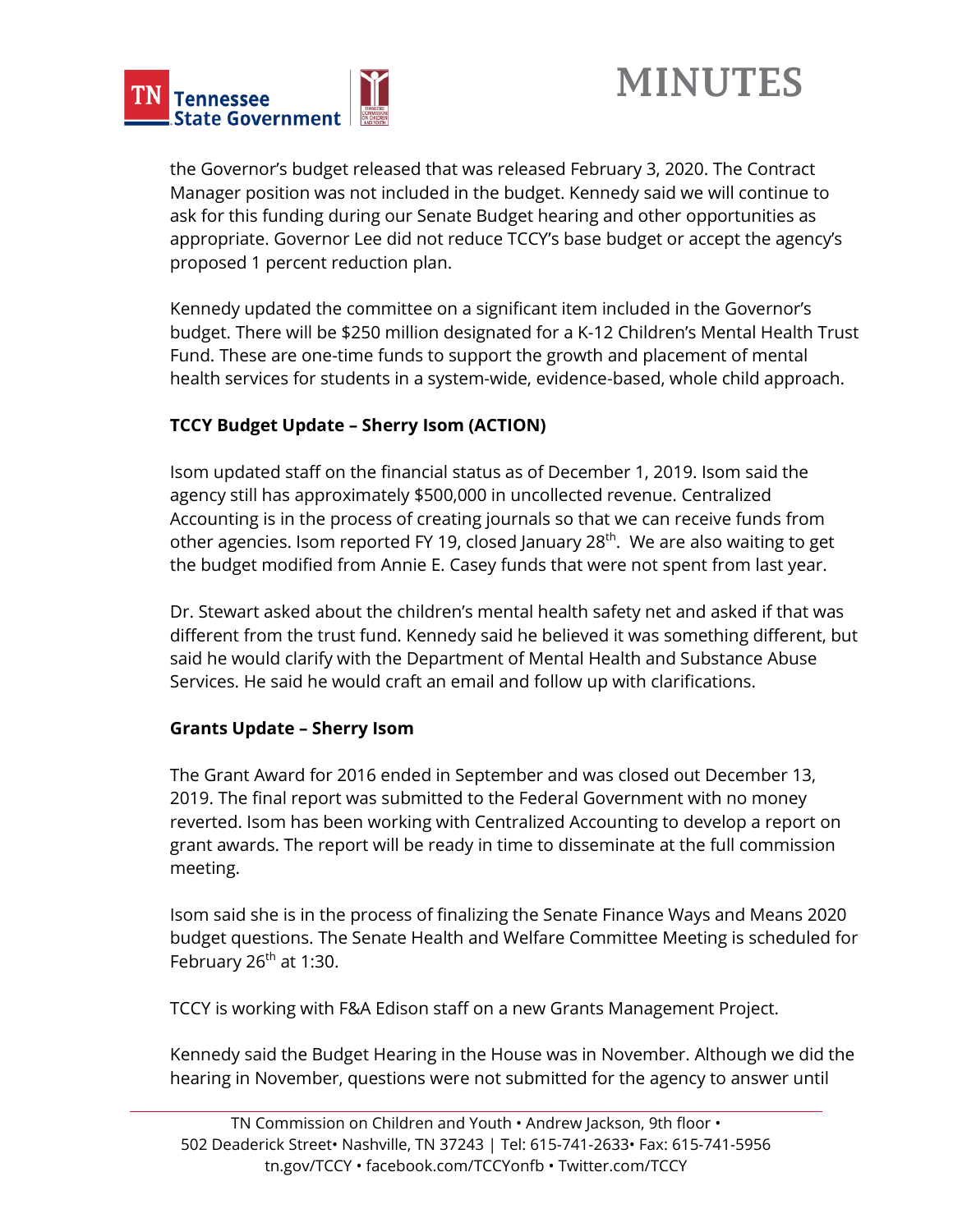

after Christmas. The request stated we may be called back. He said we would keep the Commission updated.

## *Dunkin moved to accept the TCCY Financial Report for the period ending December 1, 2019. Stewart seconded. Unanimously Approved.*

#### **kidcentral – Rose Naccarato**

Naccarato reported for Newland who is currently on annual leave. After a slight dip in numbers through the holiday months of November and December, which is typical for the holiday season, daily traffic rose significantly in January. Kidcentraltn.com saw nearly 35,000 unique visitors in the month of January, the most ever since moving to the state in August 2018. Social media numbers continue to climb as well. The most growth can be seen on Instagram, where kidcentraltn gained nearly 100 new followers in the past six months, for more than a 30 percent increase. Email subscribers continue to grow with an average of 60 new subscribers per month. Naccarato reported we are working on a contract renewal with the child-serving agencies for kidcentral. We do not expect any issues in this process.

## **KIDS COUNT – Rose Naccarato**

We continue to get positive feedback on the county profiles and the State of the Child report. Nationally, the Annie E. Casey Foundation is currently heavily focused on the census and on improving the count of children, especially those under five years of age. This group is historically the most undercounted. The area of Tennessee that had the most undercounted census tracts was Memphis. Gwen Wright attended a conference in Washington in December to maximize the support she and the Memphis/Shelby County Complete Count Committee get from this national effort.

#### **Resource Mapping - Rose Naccarato**

Resource Mapping is in full swing, and departments are wrapping up data reports. It is too early to have results or indications of changes in the data, but the report is on track for submission to the General Assembly in April.

#### **Web Stats – Sujit Das**

The first slide shows the summary of page views from the TCCY website by four major areas. Three of these (ACEs, Event Calendar and the Home Page) are always among the most frequently viewed. The last set includes all other pages. The last three slides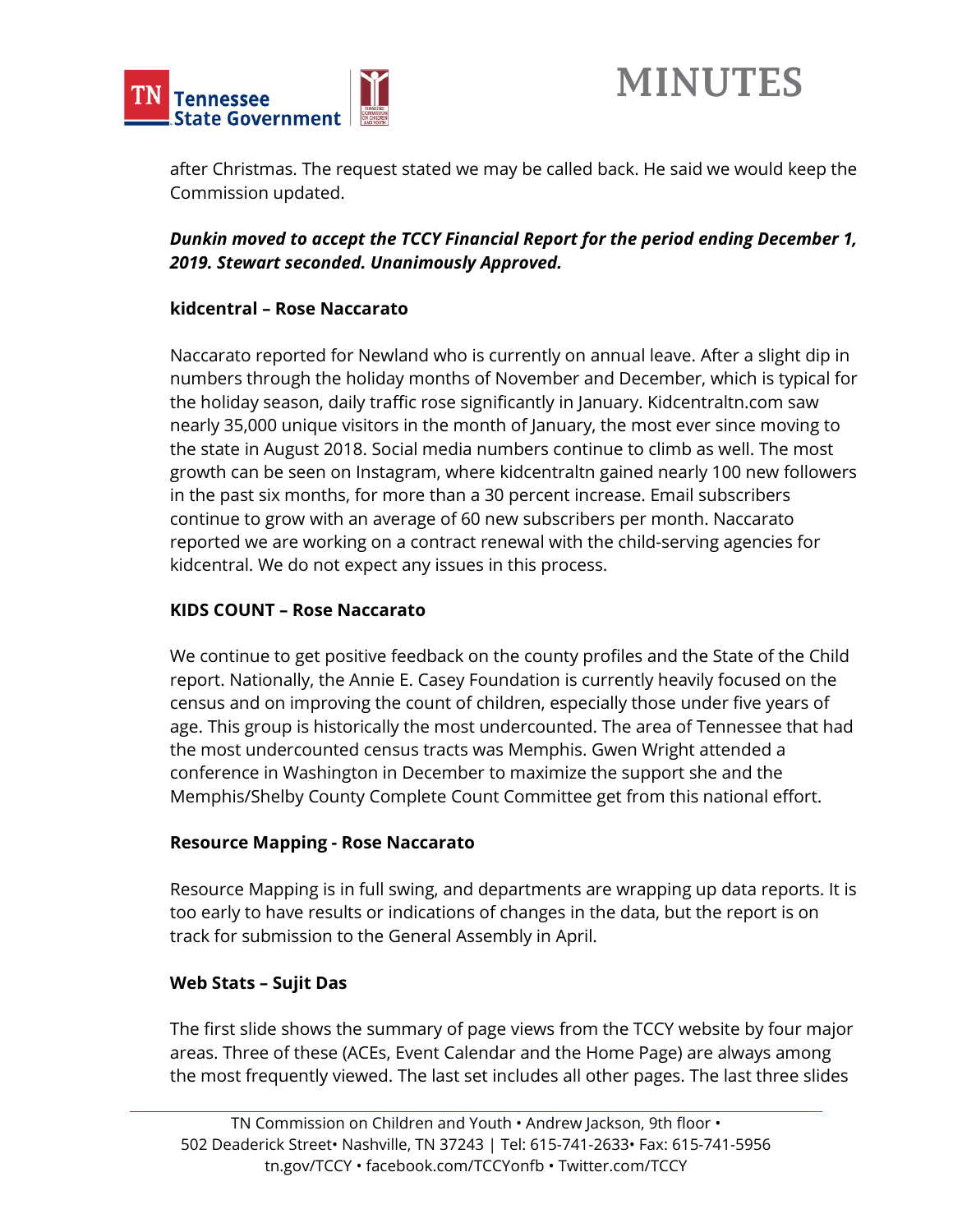



illustrate the page views for the top 10 pages under "Other Major Areas."

The second slide shows some statistics for the quarter. Total page views were 19.4 percent lower during October- December 2019 than the previous quarter, but they were 4.1 percent higher than the same period in 2018. October shows the highest number of page views due to the high number of visits to the KIDS COUNT section. The County Profiles and the State of the Child book were published in October, which likely drove this extra traffic. As usual, the ACEs category shows the highest number with an average 22.8 percent of total page views for the quarter.

Kennedy said as we continue to develop the agency's strategic plan and identifying metrics, he has asked staff to look for ways to survey consumers regarding what web site information they use and what they want to see reported.

Sterbinksy asked about the ACEs videos on the website. Das explained these are videos were created for the *Building Strong Brains Tennessee* work.

## **Media Report – Fay Delk**

TCCY continues to grow its social media, in part because of the *Building Strong Brains Tennessee (BSBTN)* campaign. The release about the Casey Data Snapshot on Concentrated Poverty got a little more coverage than those special reports often do. Newspapers continue to provide more coverage than other media types.

Kennedy explained the development of the *Building Strong Brains Tennessee* social media campaign. Drake-Croft worked with volunteers to craft monthly posts on the various social media platforms. Sigler asked if there were separate measurements for those efforts versus the TCCY regular posts on Facebook for example. Naccarato said no, but Drake-Croft uses specific hashtags with the BSBTN content and we can track information that way. Kennedy said there is opportunity to develop the way we measure and track social media. Sigler asked about tracking shares and likes on Facebook. Delk said that Facebook does provide the ability to look at these numbers.

#### **Advocate – Fay Delk**

Delk said the long-awaited upgraded system is still being awaited. People already using the system, including Newland, have found difficulties, and the state is reconsidering using the software. STS has to move our mailing list into the system for us, and they have yet to do so. Based on feedback received, Delk said she has moved from an issue focus for each issue toward more news and has included more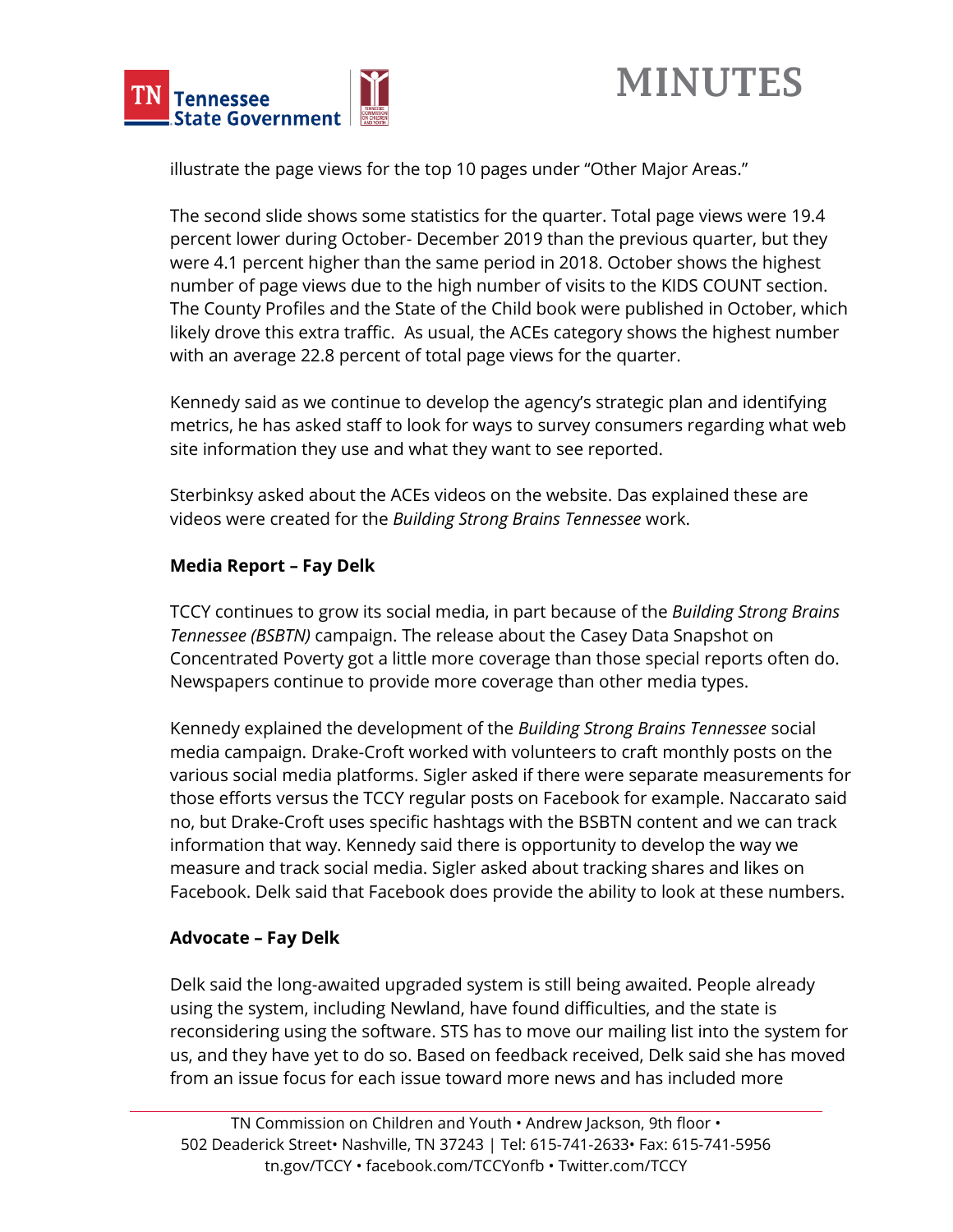



information about funding and grants available. Delk encouraged any feedback or suggested areas that she should cover for the newsletter.

#### **CAD Awards Update – Fay Delk**

Nominations for these awards are still open. We will present the nominations at the full Commission Meeting. Kennedy encouraged the Committee members to offer suggestions for the media awards if there is someone in their regions who is doing a great job covering children's issues. He also said they are welcome to provide nominations for the Youth Excellence Award and the Jim Pryor Awards as well. Sigler asked about the age limit for the Youth Excellence Award. The limit is 28. Nomination forms can be found on the TCCY website.

#### 4) **Additional Items or Comments**

Sigler asked the Committee members if anyone might be interested in chairing the Budget and Data Committee after her term is complete. Her term completion will leave vacancies for the chairs for both the Budget and Data and Audit Committees. Sterbinsky expressed interest in assuming chair for the Budget and Data Committee.

Kennedy asked for feedback regarding the meeting conducted via WebEx. Dunkin said she liked the WebEx format. She also said she is looking forward to having the inperson meetings to discuss other subjects and for networking. Stewart and Sterbinsky both agreed. Davis asked for a comprehensive schedule, including WebEx meetings, to be sent to all the Commission Members for planning purposes.

Kennedy asked if members were open to having a set time for the WebEx meetings. They agreed that it would be good for planning purposes. Jones will send a survey so that we can identify the day of the week that is best for Committee members.

Judge Green asked if the Youth Excellence Award is limited to juvenile justice involved youth. Kennedy confirmed that it is limited to youth who were justice involved.

#### **o Adjourn**

#### 5) **Motion to Adjourn**

#### *Philyaw moved to adjourn the meeting. Green seconded and all approve*

Prepared by: Russette Sloan